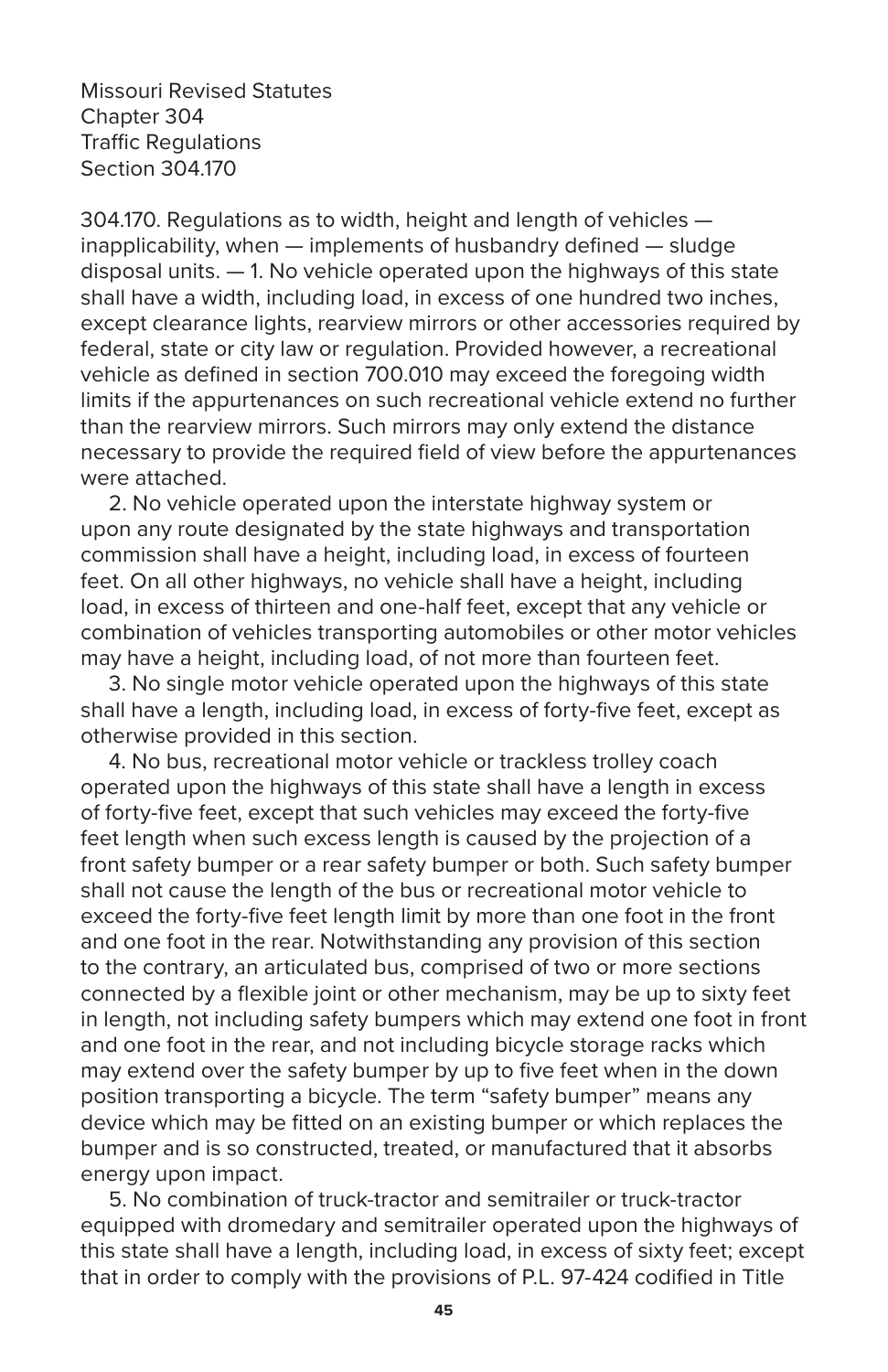23 of the United States Code, 23 U.S.C. Section 101, et al., as amended, no combination of truck-tractor and semitrailer or truck-tractor equipped with dromedary and semitrailer operated upon the interstate highway system of this state shall have an overall length, including load, in excess of the length of the truck-tractor plus the semitrailer or truck-tractor equipped with dromedary and semitrailer. The length of such semitrailer shall not exceed fifty-three feet.

 6. In order to comply with the provisions of P.L. 97-424 codified in Title 23 of the United States Code, 23 U.S.C. Section 101, et al., as amended, no combination of truck-tractor, semitrailer and trailer operated upon the interstate highway system of this state shall have an overall length, including load, in excess of the length of the truck-tractor plus the semitrailer and trailer, neither of which semitrailer or trailer shall exceed twenty-eight feet in length, except that any existing semitrailer or trailer up to twenty-eight and one-half feet in length actually and lawfully operated on December 1, 1982, within a sixty-five foot overall length limit in any state, may continue to be operated upon the interstate highways of this state. On those primary highways not designated by the state highways and transportation commission as provided in subsection 11 of this section, no combination of truck-tractor, semitrailer and trailer shall have an overall length, including load, in excess of sixty-five feet; provided, however, the commission may designate additional routes for such sixty-five foot combinations.

 7. (1) Automobile transporters, boat transporters, truck-trailer boat transporter combinations, and stinger-steered combination boat transporters having a length not in excess of seventy-five feet may be operated on the interstate highways of this state and such other highways as may be designated by the commission for the operation of such vehicles plus a distance not to exceed ten miles from such interstate or designated highway. All length provisions regarding automobile or boat transporters, truck-trailer boat transporter combinations and stingersteered combination boat transporters shall include a semitrailer length not to exceed fifty-three feet and are exclusive of front and rear overhang, which shall be no greater than a three-foot front overhang and no greater than a four-foot rear overhang.

 (2) Stinger-steered combination automobile transporters having a length not in excess of eighty feet may be operated on the interstate highways of this state and such other highways as may be designated by the commission for the operation of such vehicles plus a distance not to exceed ten miles from such interstate or designated highway. All length provisions regarding stinger-steered automobile combination transporters are exclusive of front and rear overhang, which shall be no greater than a four-foot front overhang and no greater than a six-foot rear overhang.

 (3) Automobile transporters may transport cargo or general freight on a backhaul, as long as in compliance with weight limitations for a trucktractor and semitrailer combination as outlined in section 304.180.

8. Driveaway saddlemount combinations having a length not in excess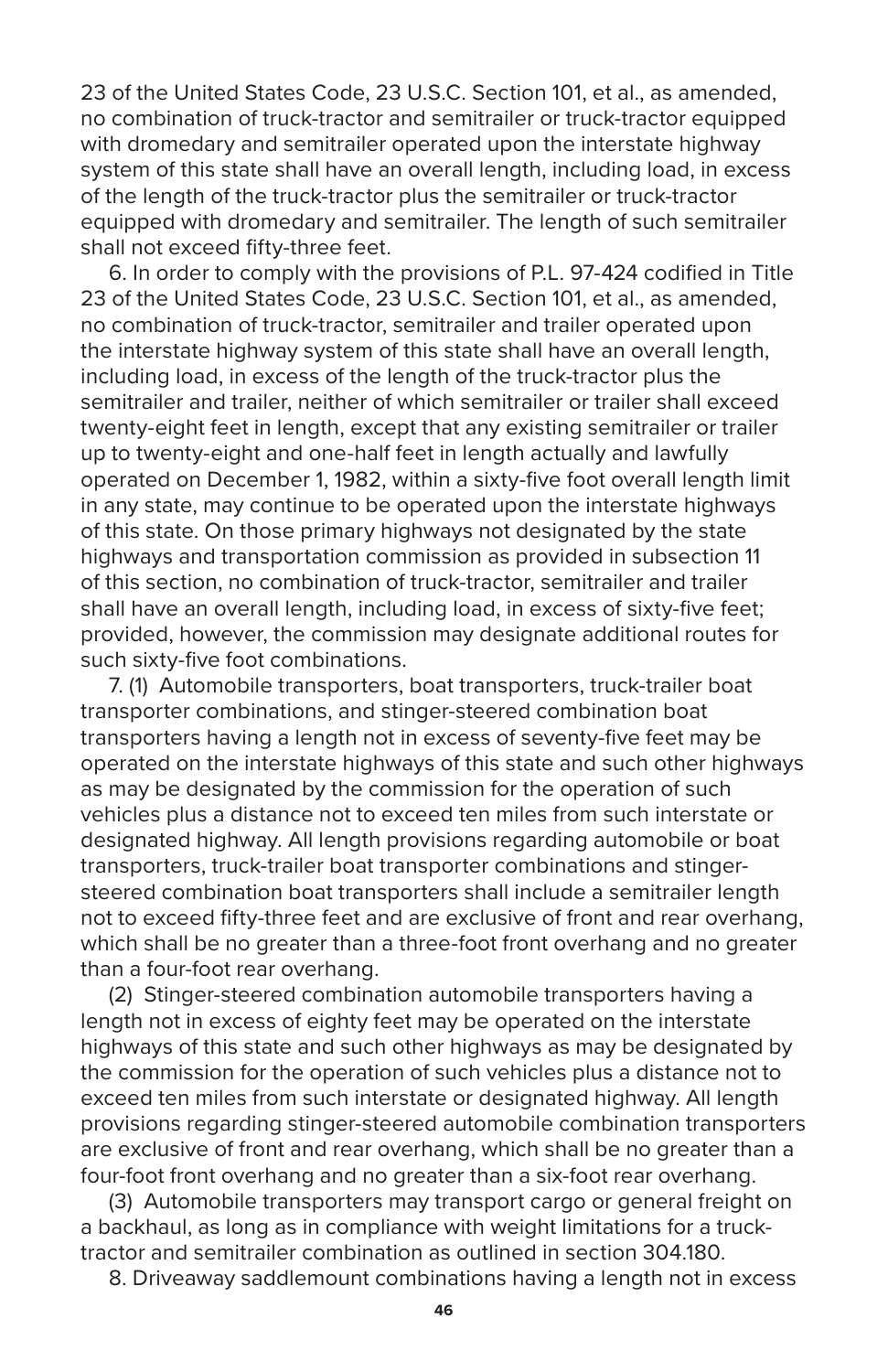of ninety-seven feet may be operated on the interstate highways of this state and such other highways as may be designated by the commission for the operation of such vehicles plus a distance not to exceed ten miles from such interstate or designated highway. Saddlemount combinations must comply with the safety requirements of Section 393.71 of Title 49 of the Code of Federal Regulations and may contain no more than three saddlemounted vehicles and one fullmount.

 9. No truck-tractor semitrailer-semitrailer combination vehicles operated upon the interstate and designated primary highway system of this state shall have a semitrailer length in excess of twenty-eight feet or twenty-eight and one-half feet if the semitrailer was in actual and lawful operation in any state on December 1, 1982, operating in a truck-tractor semitrailer-semitrailer combination. The B-train assembly is excluded from the measurement of semitrailer length when used between the first and second semitrailer of a truck-tractor semitrailer-semitrailer combination, except that when there is no semitrailer mounted to the B-train assembly, it shall be included in the length measurement of the semitrailer.

 10. No towaway trailer transporter combination vehicles operated upon the interstate and designated primary highway system of this state shall have an overall length of more than eighty-two feet.

 11. The commission is authorized to designate routes on the state highway system other than the interstate system over which those combinations of vehicles of the lengths specified in subsections 5, 6, 7, 8, 9, and 10 of this section may be operated. Combinations of vehicles operated under the provisions of subsections 5, 6, 7, 8, 9, and 10 of this section may be operated at a distance not to exceed ten miles from the interstate system and such routes as designated under the provisions of this subsection.

 12. Except as provided in subsections 5, 6, 7, 8, 9, 10, and 11 of this section, no other combination of vehicles operated upon the primary or interstate highways of this state plus a distance of ten miles from a primary or interstate highway shall have an overall length, unladen or with load, in excess of sixty-five feet or in excess of fifty-five feet on any other highway.

 13. (1) Except as hereinafter provided, these restrictions shall not apply to:

 (a) Agricultural implements operating occasionally on the highways for short distances including tractor parades for fund-raising activities or special events, provided the tractors are driven by licensed drivers during daylight hours only and with the approval of the superintendent of the Missouri state highway patrol;

 (b) Self-propelled hay-hauling equipment or to implements of husbandry, or to the movement of farm products as defined in section 400.9-102 or to vehicles temporarily transporting agricultural implements or implements of husbandry or road-making machinery, or road materials or towing for repair purposes vehicles that have become disabled upon the highways;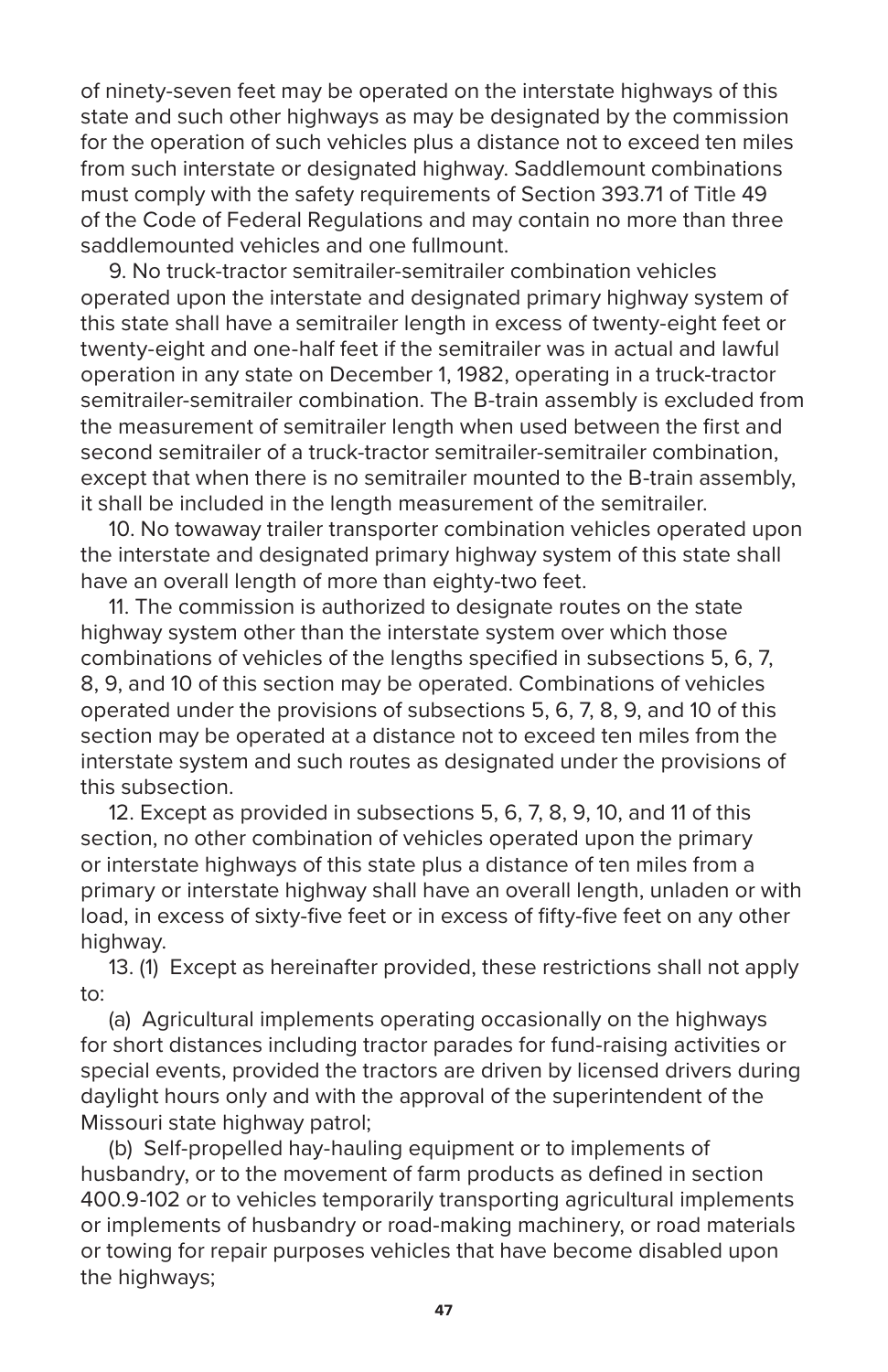(c) Vehicles towing trailers specifically designed to carry harvested cotton, either as a single trailer or in tandem, with a total length, including the trailer or trailers, of not more than ninety-three feet; such vehicles shall only be used to haul harvested cotton, except when hauling hay within the state to areas affected by drought as determined by the National Drought Mitigation Center; or

 (d) Implement dealers delivering or moving farm machinery for repairs on any state highway other than the interstate system.

 (2) Implements of husbandry and vehicles transporting such machinery or equipment and the movement of farm products as defined in section 400.9-102 may be operated occasionally for short distances on state highways when operated between the hours of sunrise and sunset by a driver licensed as an operator or chauffeur.

 (3) Notwithstanding any other provision of law to the contrary, agricultural machinery and implements may be operated on state highways between the hours of sunset and sunrise for agricultural purposes provided such vehicles are equipped with lighting meeting the requirements of section 307.115.

 14. As used in this chapter the term "implements of husbandry" means all self-propelled machinery operated at speeds of less than thirty miles per hour, specifically designed for, or especially adapted to be capable of, incidental over-the-road and primary offroad usage and used exclusively for the application of commercial plant food materials or agricultural chemicals, and not specifically designed or intended for transportation of such chemicals and materials.

 15. Sludge disposal units may be operated on all state highways other than the interstate system. Such units shall not exceed one hundred thirty-eight inches in width and may be equipped with over-width tires. Such units shall observe all axle weight limits. The commission shall issue special permits for the movement of such disposal units and may by such permits restrict the movements to specified routes, days and hours. --------

(RSMo 1939 § 8405, A.L. 1943 p. 663, A. 1949 S.B. 1113, A.L. 1953 p. 568, A.L. 1957 p. 624, A.L. 1965 p. 488, A.L. 1967 p. 412, A.L. 1971 S.B. 317, A.L. 1972 H.B. 1112, A.L. 1974 S.B. 552, A.L. 1979 S.B. 44, A.L. 1980 S.B. 508, A.L. 1983 H.B. 539, A.L. 1985 S.B. 416, A.L. 1986 S.B. 784, A.L. 1988 S.B. 686, A.L. 1992 H.B. 1794, A.L. 1999 S.B. 17 merged with S.B. 19, A.L. 2000 H.B. 1142 merged with H.B. 1948, A.L. 2004 S.B. 1233, et al., A.L. 2007 S.B. 82, A.L. 2009 H.B. 93 & 216 merged with H.B. 683, A.L. 2017 S.B. 8 merged with S.B. 222 merged with S.B. 225, A.L. 2020 H.B. 1963) Prior revision: 1929 § 7787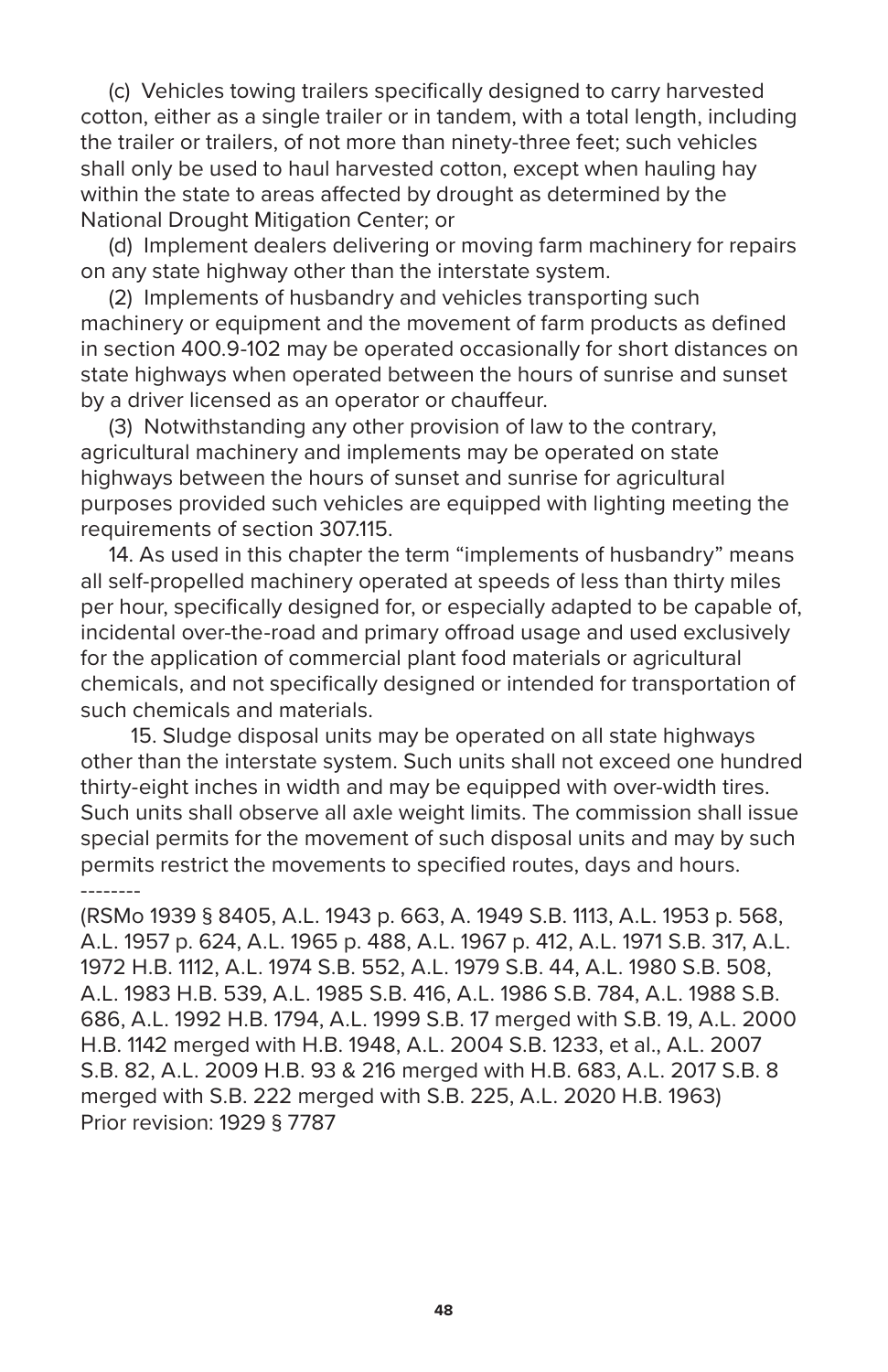## **Section 304.180**

**304.180. Regulations as to weight — axle load, tandem axle defined — transport of specific items, total gross weight permitted — requirements during disasters — emergency vehicles, maximum gross weight — natural gas fueled vehicles, increase in maximum gross weight, when.** — 1. No vehicle or combination of vehicles shall be moved or operated on any highway in this state having a greater weight than twenty thousand pounds on one axle, no combination of vehicles operated by transporters of general freight over regular routes as defined in section 390.020 shall be moved or operated on any highway of this state having a greater weight than the vehicle manufacturer's rating on a steering axle with the maximum weight not to exceed twelve thousand pounds on a steering axle, and no vehicle shall be moved or operated on any state highway of this state having a greater weight than thirty-four thousand pounds on any tandem axle; the term "tandem axle" shall mean a group of two or more axles, arranged one behind another, the distance between the extremes of which is more than forty inches and not more than ninety-six inches apart.

 2. An "axle load" is defined as the total load transmitted to the road by all wheels whose centers are included between two parallel transverse vertical planes forty inches apart, extending across the full width of the vehicle.

 3. Subject to the limit upon the weight imposed upon a highway of this state through any one axle or on any tandem axle, the total gross weight with load imposed by any group of two or more consecutive axles of any vehicle or combination of vehicles shall not exceed the maximum load in pounds as set forth in the following table:

Distance in feet between the extremes of any group of two or more consecutive axles, measured to the nearest foot, except where indicated otherwise.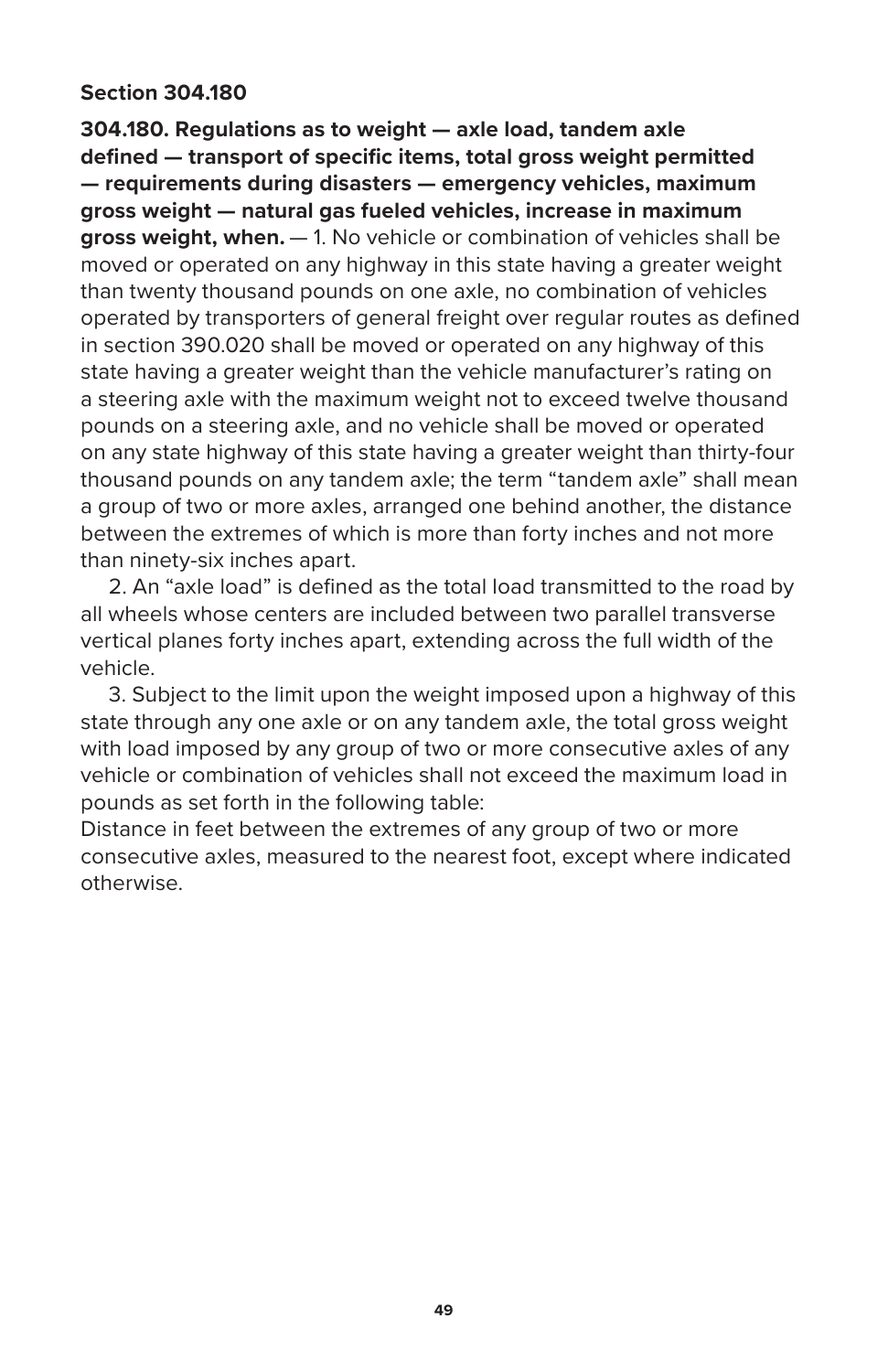| <b>Legal Weight Limit Chart</b> |        |        |        |        |        |  |  |  |  |
|---------------------------------|--------|--------|--------|--------|--------|--|--|--|--|
| Ft.                             | 2 Axle | 3 Axle | 4 Axle | 5 Axle | 6 Axle |  |  |  |  |
| 4                               | 34,000 |        |        |        |        |  |  |  |  |
| 5                               | 34,000 |        |        |        |        |  |  |  |  |
| 6                               | 34,000 |        |        |        |        |  |  |  |  |
| 7                               | 34,000 |        |        |        |        |  |  |  |  |
| 8                               | 34,000 | 34,000 |        |        |        |  |  |  |  |
| More than 8                     | 38,000 | 42,000 |        |        |        |  |  |  |  |
| 9                               | 39,000 | 42,500 |        |        |        |  |  |  |  |
| 10                              | 40,000 | 43,500 |        |        |        |  |  |  |  |
| 11                              | 40,000 | 44,000 |        |        |        |  |  |  |  |
| 12                              | 40,000 | 45,000 | 50,000 |        |        |  |  |  |  |
| 13                              | 40,000 | 45,500 | 50,500 |        |        |  |  |  |  |
| 14                              | 40,000 | 46,500 | 51,500 |        |        |  |  |  |  |
| 15                              | 40,000 | 47,000 | 52,000 |        |        |  |  |  |  |
| 16                              | 40,000 | 48,000 | 52,500 | 58,000 |        |  |  |  |  |
| 17                              | 40,000 | 48,500 | 53,500 | 58,500 |        |  |  |  |  |
| 18                              | 40,000 | 49,500 | 54,000 | 59,000 |        |  |  |  |  |
| 19                              | 40,000 | 50,000 | 54,500 | 60,000 |        |  |  |  |  |
| 20                              | 40,000 | 51,000 | 55,500 | 60,500 | 66,000 |  |  |  |  |
| 21                              | 40,000 | 51,500 | 56,000 | 61,000 | 66,500 |  |  |  |  |
| 22                              | 40,000 | 52,500 | 56,500 | 61,500 | 67,000 |  |  |  |  |
| 23                              | 40,000 | 53,000 | 57,500 | 62,500 | 68,000 |  |  |  |  |
| 24                              | 40,000 | 54,000 | 58,000 | 63,000 | 68,500 |  |  |  |  |
| 25                              | 40,000 | 54,500 | 58,500 | 63,500 | 69,000 |  |  |  |  |
| 26                              | 40,000 | 55,500 | 59,500 | 64,000 | 69,500 |  |  |  |  |
| 27                              | 40,000 | 56,000 | 60,000 | 65,000 | 70,000 |  |  |  |  |
| 28                              | 40,000 | 57,000 | 60,500 | 65,500 | 71,000 |  |  |  |  |
| 29                              | 40,000 | 57,500 | 61,500 | 66,000 | 71,500 |  |  |  |  |
| 30                              | 40,000 | 58,500 | 62,000 | 66,500 | 72,000 |  |  |  |  |
| 31                              | 40,000 | 59,000 | 62,500 | 67,500 | 72,500 |  |  |  |  |
| 32                              | 40,000 | 60,000 | 63,500 | 68,000 | 73,000 |  |  |  |  |
| 33                              | 40,000 | 60,000 | 64,000 | 68,500 | 74,000 |  |  |  |  |
| 34                              | 40,000 | 60,000 | 64,500 | 69,000 | 74,500 |  |  |  |  |
| 35                              | 40,000 | 60,000 | 65,500 | 70,000 | 75,000 |  |  |  |  |
| 36                              |        | 60,000 | 66,000 | 70,500 | 75,500 |  |  |  |  |
| 37                              |        | 60,000 | 66,500 | 71,000 | 76,000 |  |  |  |  |
| 38                              |        | 60,000 | 67,500 | 72,000 | 77,000 |  |  |  |  |
| 39                              |        | 60,000 | 68,000 | 72,500 | 77,500 |  |  |  |  |
| 40                              |        | 60,000 | 68,500 | 73,000 | 78,000 |  |  |  |  |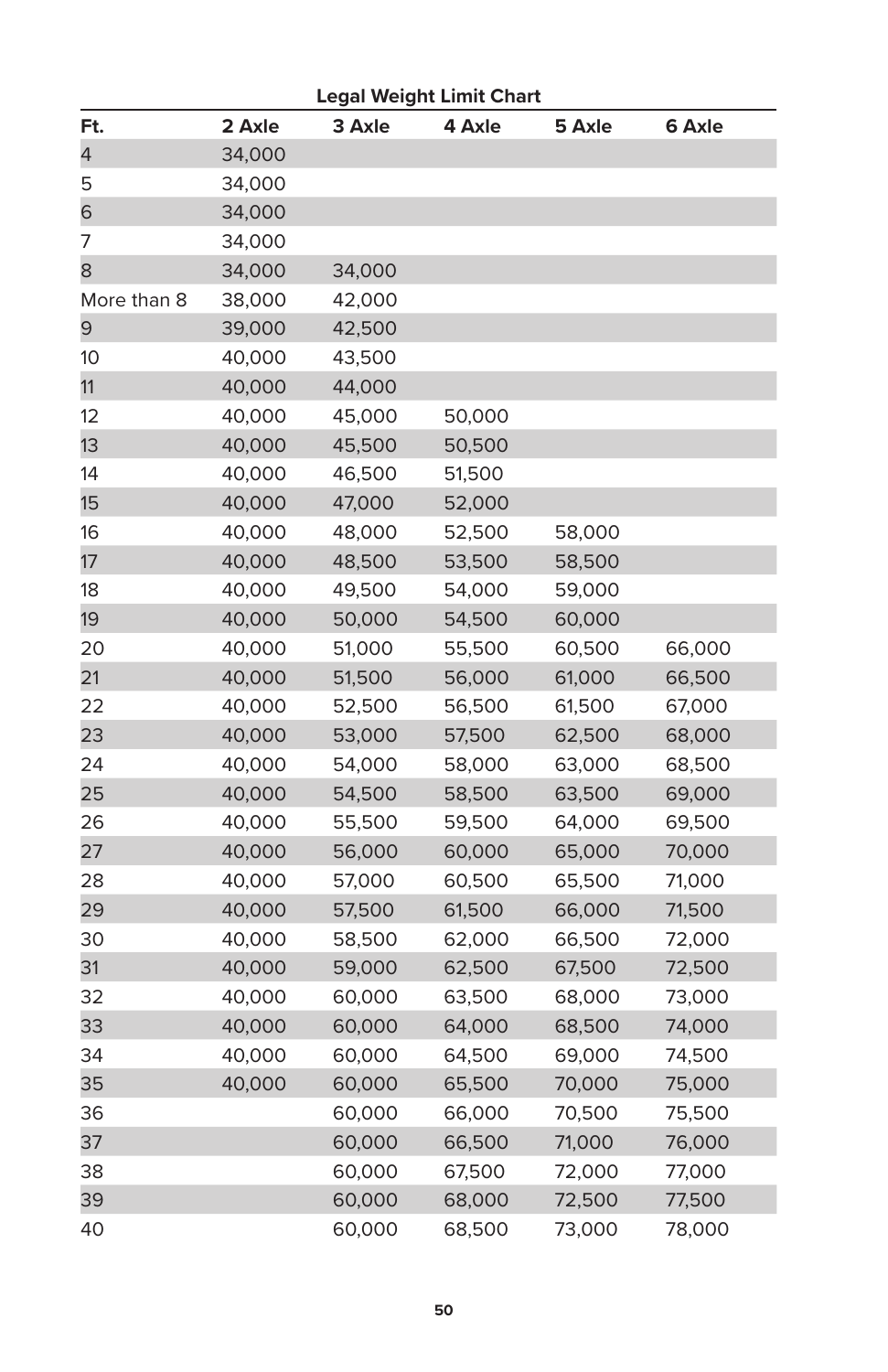| <b>Legal Weight Limit Chart</b> |        |        |        |        |        |  |  |  |  |
|---------------------------------|--------|--------|--------|--------|--------|--|--|--|--|
| Ft.                             | 2 Axle | 3 Axle | 4 Axle | 5 Axle | 6 Axle |  |  |  |  |
| 41                              |        | 60,000 | 69,500 | 73,500 | 78,500 |  |  |  |  |
| 42                              |        | 60,000 | 70,000 | 74,000 | 79,000 |  |  |  |  |
| 43                              |        | 60,000 | 70,500 | 75,000 | 80,000 |  |  |  |  |
| 44                              |        | 60,000 | 71,500 | 75,500 | 80,000 |  |  |  |  |
| 45                              |        | 60,000 | 72,000 | 76,000 | 80,000 |  |  |  |  |
| 46                              |        | 60,000 | 72,500 | 76,500 | 80,000 |  |  |  |  |
| 47                              |        | 60,000 | 73,500 | 77,500 | 80,000 |  |  |  |  |
| 48                              |        | 60,000 | 74,000 | 78,000 | 80,000 |  |  |  |  |
| 49                              |        | 60,000 | 74,500 | 78,500 | 80,000 |  |  |  |  |
| 50                              |        | 60,000 | 75,500 | 79,000 | 80,000 |  |  |  |  |
| 51                              |        | 60,000 | 76,000 | 80,000 | 80,000 |  |  |  |  |
| 52                              |        | 60,000 | 76,500 | 80,000 | 80,000 |  |  |  |  |
| 53                              |        | 60,000 | 77,500 | 80,000 | 80,000 |  |  |  |  |
| 54                              |        | 60,000 | 78,000 | 80,000 | 80,000 |  |  |  |  |
| 55                              |        | 60,000 | 78,500 | 80,000 | 80,000 |  |  |  |  |
| 56                              |        | 60,000 | 79,500 | 80,000 | 80,000 |  |  |  |  |
| 57                              |        | 60,000 | 80,000 | 80,000 | 80,000 |  |  |  |  |
|                                 |        |        |        |        |        |  |  |  |  |

Notwithstanding the above table, two consecutive sets of tandem axles may carry a gross load of thirty-four thousand pounds each if the overall distance between the first and last axles of such consecutive sets of tandem axles is thirty-six feet or more.

 4. Whenever the state highways and transportation commission finds that any state highway bridge in the state is in such a condition that use of such bridge by vehicles of the weights specified in subsection 3 of this section will endanger the bridge, or the users of the bridge, the commission may establish maximum weight limits and speed limits for vehicles using such bridge. The governing body of any city or county may grant authority by act or ordinance to the commission to enact the limitations established in this section on those roadways within the purview of such city or county. Notice of the weight limits and speed limits established by the commission shall be given by posting signs at a conspicuous place at each end of any such bridge.

 5. Nothing in this section shall be construed as permitting lawful axle loads, tandem axle loads or gross loads in excess of those permitted under the provisions of P.L. 97-424 codified in Title 23 of the United States Code (23 U.S.C. Section 101, et al.), as amended.

 6. Notwithstanding the weight limitations contained in this section, any vehicle or combination of vehicles operating on highways other than the interstate highway system may exceed single axle, tandem axle and gross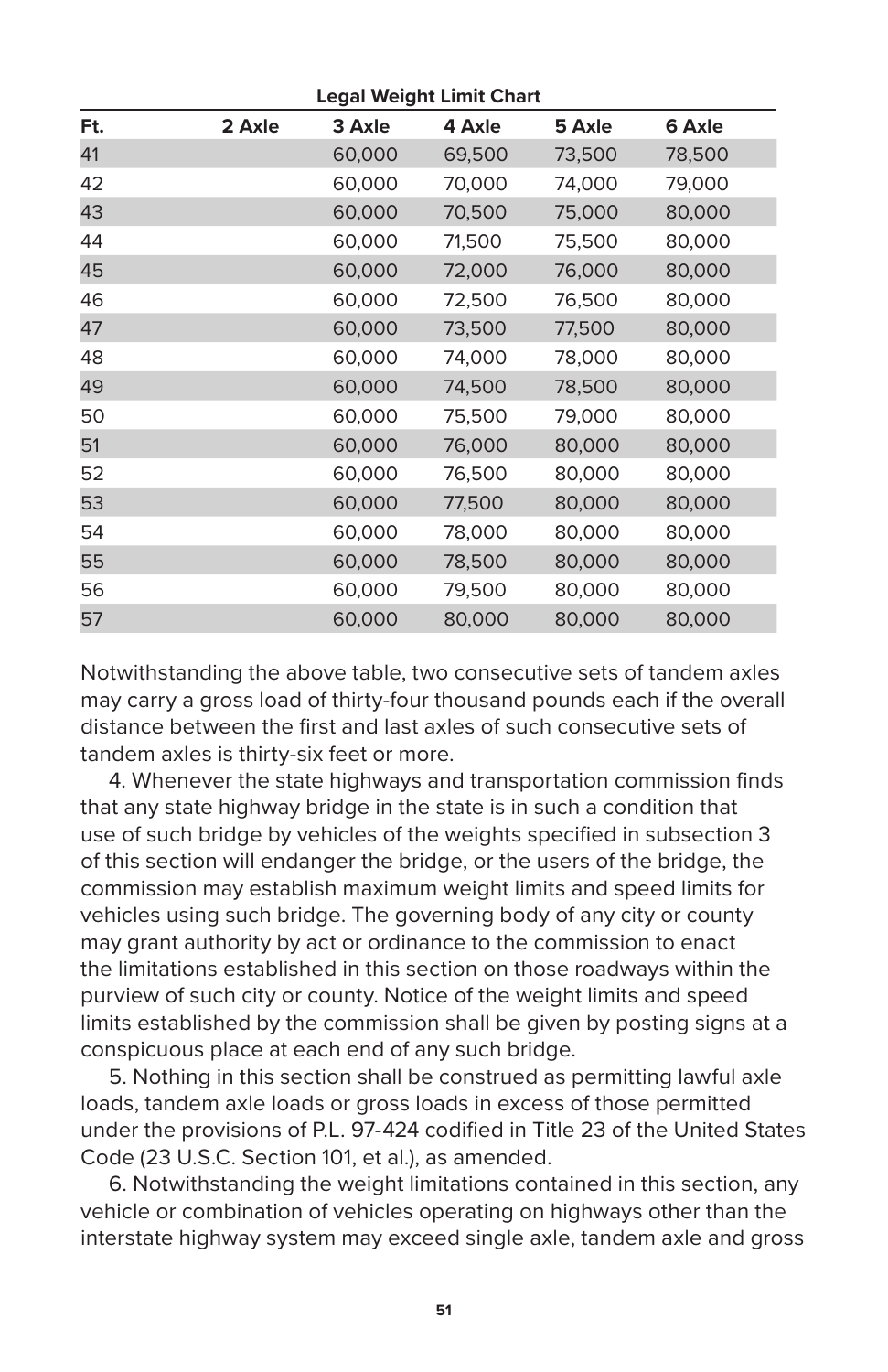weight limitations in an amount not to exceed two thousand pounds. However, total gross weight shall not exceed eighty thousand pounds, except as provided in subsections 9, 10, 12, and 13 of this section.

 7. Notwithstanding any provision of this section to the contrary, the commission shall issue a single-use special permit, or upon request of the owner of the truck or equipment shall issue an annual permit, for the transporting of any crane or concrete pump truck or well-drillers' equipment. The commission shall set fees for the issuance of permits and parameters for the transport of cranes pursuant to this subsection. Notwithstanding the provisions of section 301.133, cranes, concrete pump trucks, or well-drillers' equipment may be operated on state-maintained roads and highways at any time on any day.

 8. Notwithstanding the provision of this section to the contrary, the maximum gross vehicle limit and axle weight limit for any vehicle or combination of vehicles equipped with an idle reduction technology may be increased by a quantity necessary to compensate for the additional weight of the idle reduction system as provided for in 23 U.S.C. Section 127, as amended. In no case shall the additional weight increase allowed by this subsection be greater than five hundred fifty pounds. Upon request by an appropriate law enforcement officer, the vehicle operator shall provide proof that the idle reduction technology is fully functional at all times and that the gross weight increase is not used for any purpose other than for the use of idle reduction technology.

 9. Notwithstanding any provision of this section or any other law to the contrary, the total gross weight of any vehicle or combination of vehicles hauling milk from a farm to a processing facility or livestock may be as much as, but shall not exceed, eighty-five thousand five hundred pounds while operating on highways other than the interstate highway system. The provisions of this subsection shall not apply to vehicles operated and operating on the Dwight D. Eisenhower System of Interstate and Defense Highways.

 10. Notwithstanding any provision of this section or any other law to the contrary, any vehicle or combination of vehicles hauling grain or grain coproducts during times of harvest may be as much as, but not exceeding, ten percent over the maximum weight limitation allowable under subsection 3 of this section while operating on highways other than the interstate highway system. The provisions of this subsection shall not apply to vehicles operated and operating on the Dwight D. Eisenhower System of Interstate and Defense Highways.

 11. Notwithstanding any provision of this section or any other law to the contrary, the commission shall issue emergency utility response permits for the transporting of utility wires or cables, poles, and equipment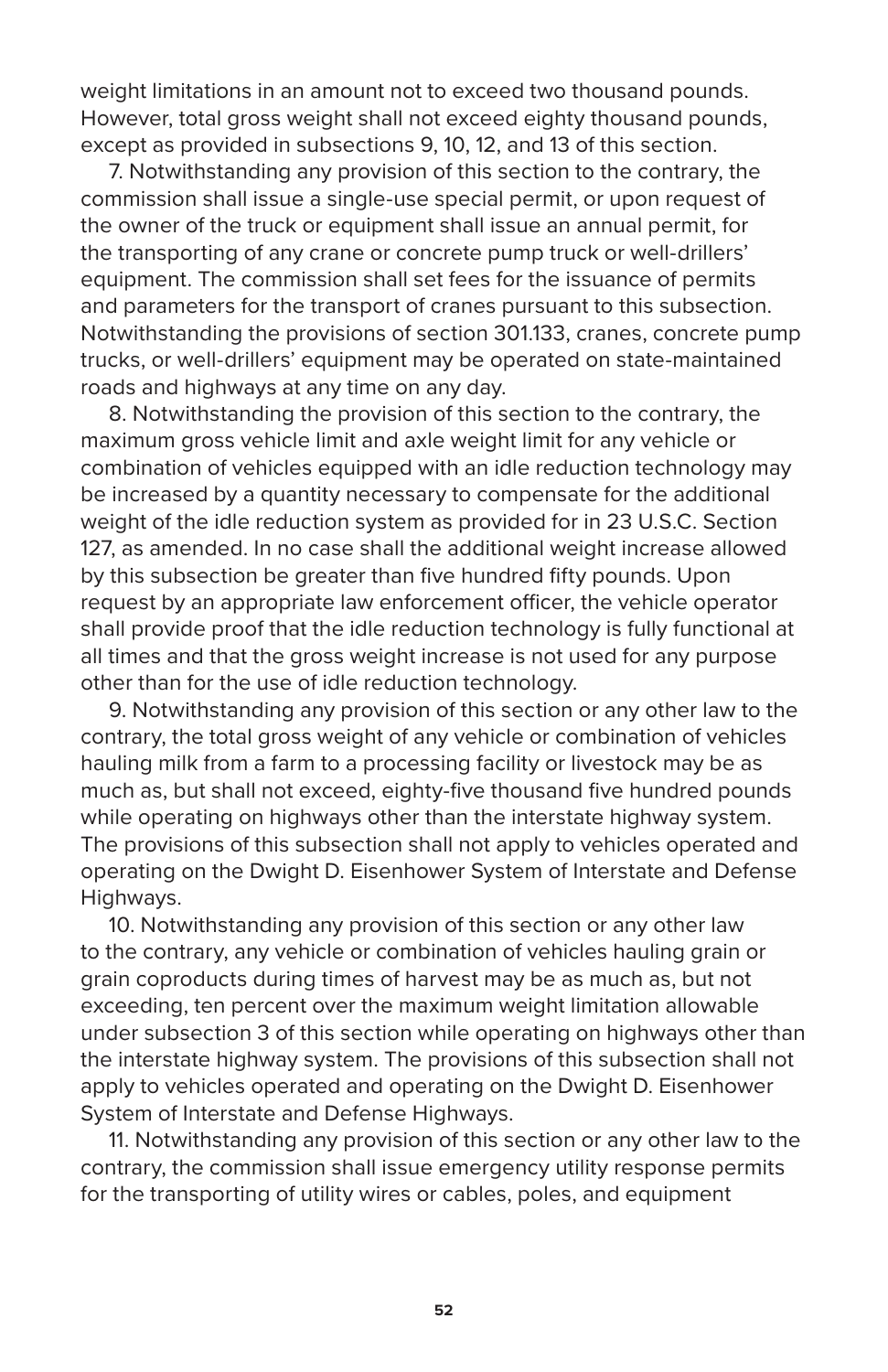needed for repair work immediately following a disaster where utility service has been disrupted. Under exigent circumstances, verbal approval of such operation may be made either by the department of transportation motor carrier compliance supervisor or other designated motor carrier services representative. Utility vehicles and equipment used to assist utility companies granted special permits under this subsection may be operated and transported on state-maintained roads and highways at any time on any day. The commission shall promulgate all necessary rules and regulations for the administration of this section. Any rule or portion of a rule, as that term is defined in section 536.010, that is created under the authority delegated in this section shall become effective only if it complies with and is subject to all of the provisions of chapter 536 and, if applicable, section 536.028. This section and chapter 536 are nonseverable and if any of the powers vested with the general assembly pursuant to chapter 536 to review, to delay the effective date, or to disapprove and annul a rule are subsequently held unconstitutional, then the grant of rulemaking authority and any rule proposed or adopted after August 28, 2014, shall be invalid and void.

 12. Notwithstanding any provision of this section to the contrary, emergency vehicles designed to be used under emergency conditions to transport personnel and equipment and to support the suppression of fires and mitigate hazardous situations may have a maximum gross vehicle weight of eighty-six thousand pounds inclusive of twenty-four thousand pounds on a single steering axle; thirty-three thousand five hundred pounds on a single drive axle; sixty-two thousand pounds on a tandem axle; or fifty-two thousand pounds on a tandem rear-drive steer axle; except that, such emergency vehicles shall only operate on the Dwight D. Eisenhower National System of Interstate and Defense Highways.

 13. Notwithstanding any provision of this section to the contrary, a vehicle operated by an engine fueled primarily by natural gas may operate upon the public highways of this state in excess of the vehicle weight limits set forth in this section by an amount that is equal to the difference between the weight of the vehicle attributable to the natural gas tank and fueling system carried by that vehicle and the weight of a comparable diesel tank and fueling system. In no event shall the maximum gross vehicle weight of the vehicle operating with a natural gas engine exceed eighty-two thousand pounds.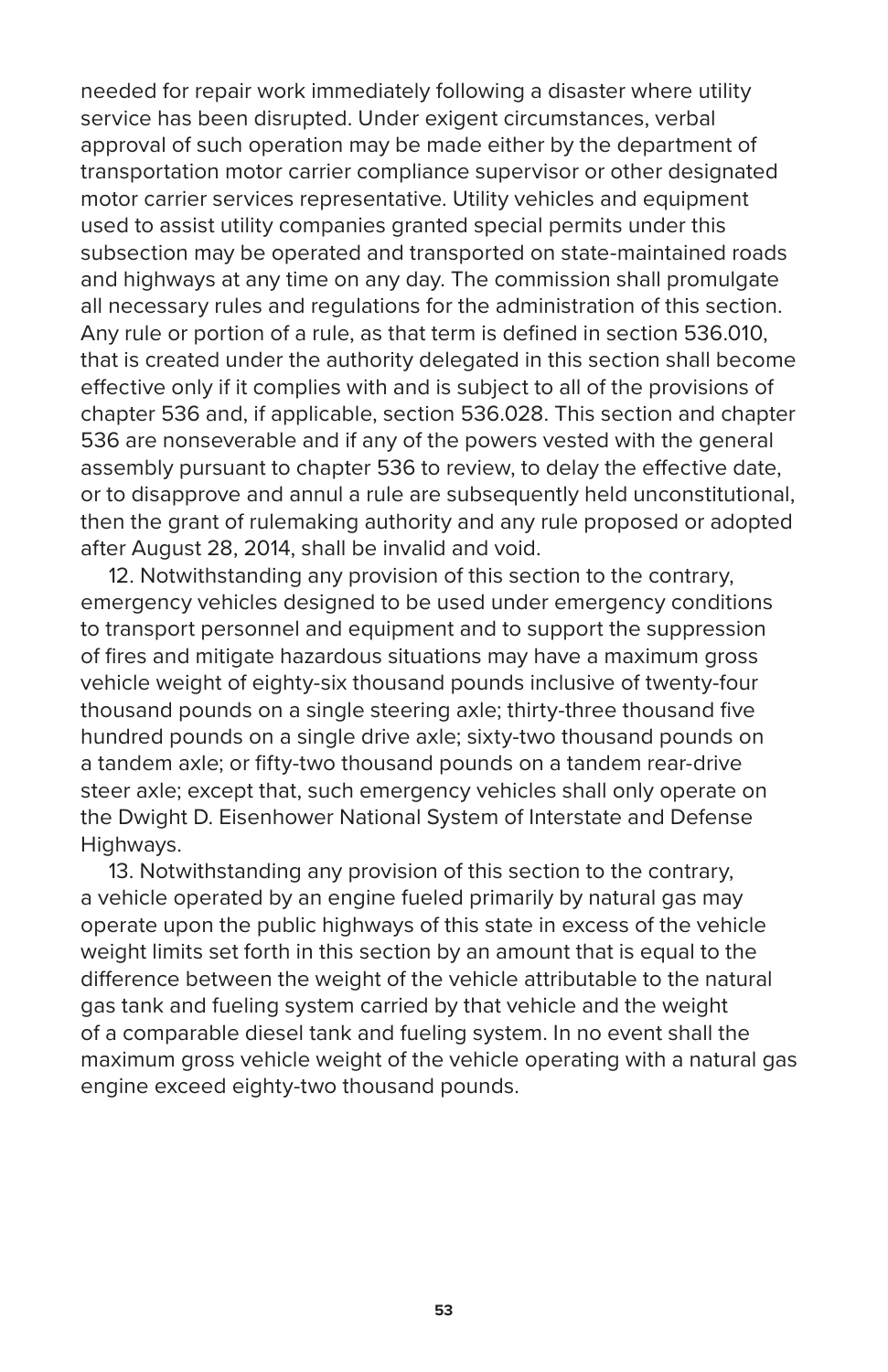--------

(RSMo 1939 § 8406, A.L. 1943 p. 663, A. 1949 S.B. 1113, A.L. 1951 p. 695, A.L. 1957 p. 624, A.L. 1963 p. 417, A.L. 1965 p. 489, A.L. 1967 p. 412, A.L. 1983 H.B. 539, A.L. 1985 H.B. 157 merged with H.B. 330, A.L. 2000 H.B. 1948, A.L. 2001 S.B. 244, A.L. 2008 S.B. 930 & 947, A.L. 2012 S.B. 470 merged with S.B. 568 merged with S.B. 631, A.L. 2013 H.B. 103, A.L. 2014 H.B. 1190, A.L. 2015 S.B. 12, A.L. 2017 S.B. 8 merged with S.B. 222 merged with S.B. 225, A.L. 2018 S.B. 683 merged with S.B. 881, A.L. 2020 H.B. 1963)

Prior revision: 1929 § 7787

(1971) The single axle, tandem axle and gross weight limits specified in § 304.180 are cumulative and each must be complied with. The state is not required to establish either intent to violate the limits or guilty knowledge of such violation to make a case. State v. Boze (A.), 472 S.W.2d 35.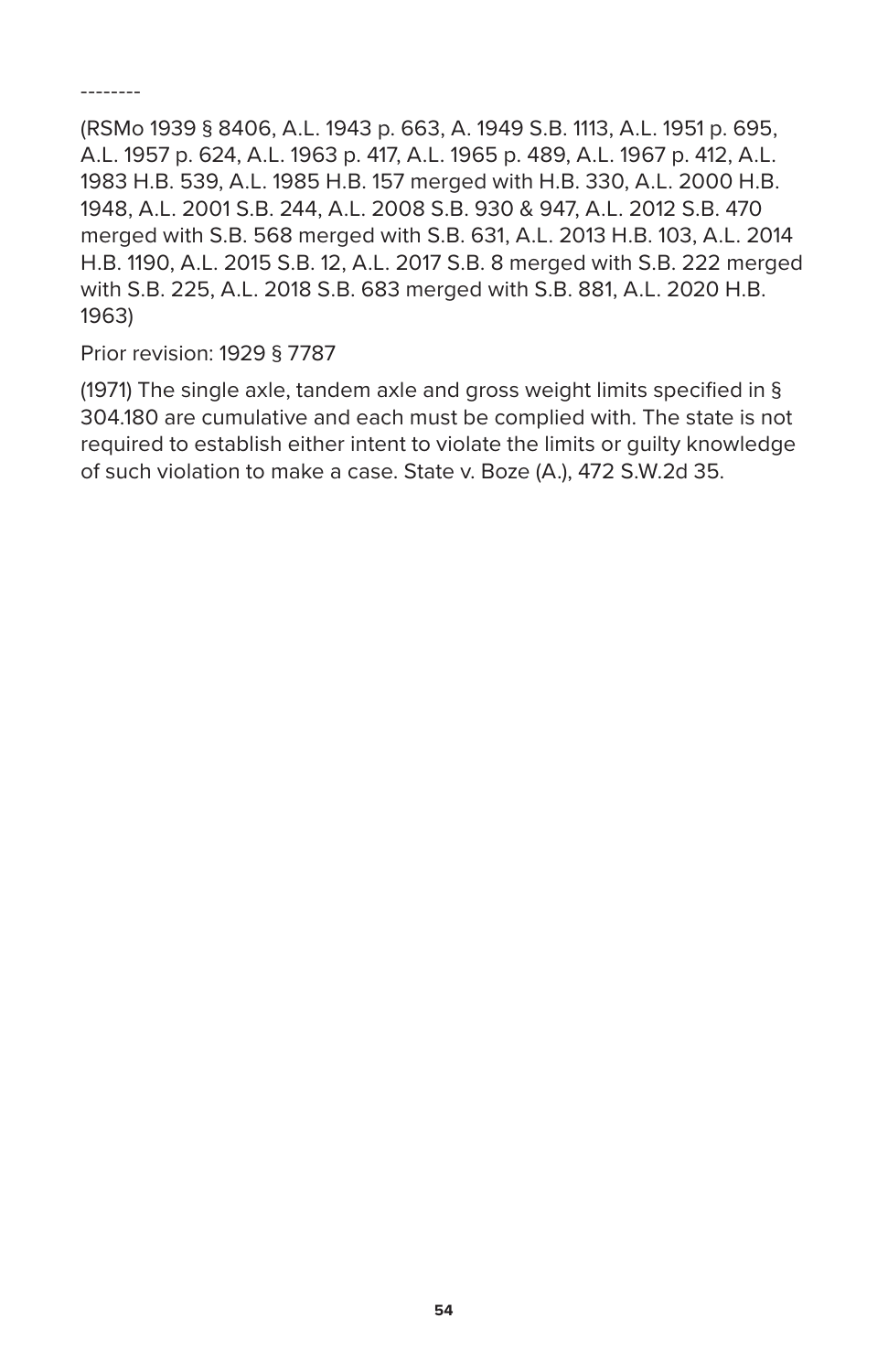## **Section 304.190**

**Height and weight regulations (cities of 75,000 or more) — commercial zone defined.** — 1. No motor vehicle, unladen or with load, operating exclusively within the corporate limits of cities containing seventy-five thousand inhabitants or more or within two miles of the corporate limits of the city or within the commercial zone of the city shall exceed fifteen feet in height.

 2. No motor vehicle operating exclusively within any said area shall have a greater weight than twenty-two thousand four hundred pounds on one axle.

 3. The "commercial zone" of the city is defined to mean that area within the city together with the territory extending one mile beyond the corporate limits of the city and one mile additional for each fifty thousand population or portion thereof provided, however:

 (1) The commercial zone surrounding a city not within a county shall extend twenty-five miles beyond the corporate limits of any such city not located within a county and shall also extend throughout any county with a charter form of government which adjoins that city and throughout any county with a charter form of government and with more than two hundred fifty thousand but fewer than three hundred fifty thousand inhabitants that is adjacent to such county adjoining such city;

 (2) The commercial zone of a city with a population of at least four hundred thousand inhabitants but not more than four hundred fifty thousand inhabitants shall extend twelve miles beyond the corporate limits of any such city; except that this zone shall extend from the southern border of such city's limits, beginning with the western-most freeway, following said freeway south to the first intersection with a multilane undivided highway, where the zone shall extend south along said freeway to include a city of the fourth classification with more than eight thousand nine hundred but less than nine thousand inhabitants, and shall extend north from the intersection of said freeway and multilane undivided highway along the multilane undivided highway to the city limits of a city with a population of at least four hundred thousand inhabitants but not more than four hundred fifty thousand inhabitants, and shall extend east from the city limits of a special charter city with more than two hundred seventy-five but fewer than three hundred seventy-five inhabitants along State Route 210 and northwest from the intersection of State Route 210 and State Route 10 to include the boundaries of any city of the third classification with more than ten thousand eight hundred but fewer than ten thousand nine hundred inhabitants and located in more than one county. The commercial zone shall continue east along State Route 10 from the intersection of State Route 10 and State Route 210 to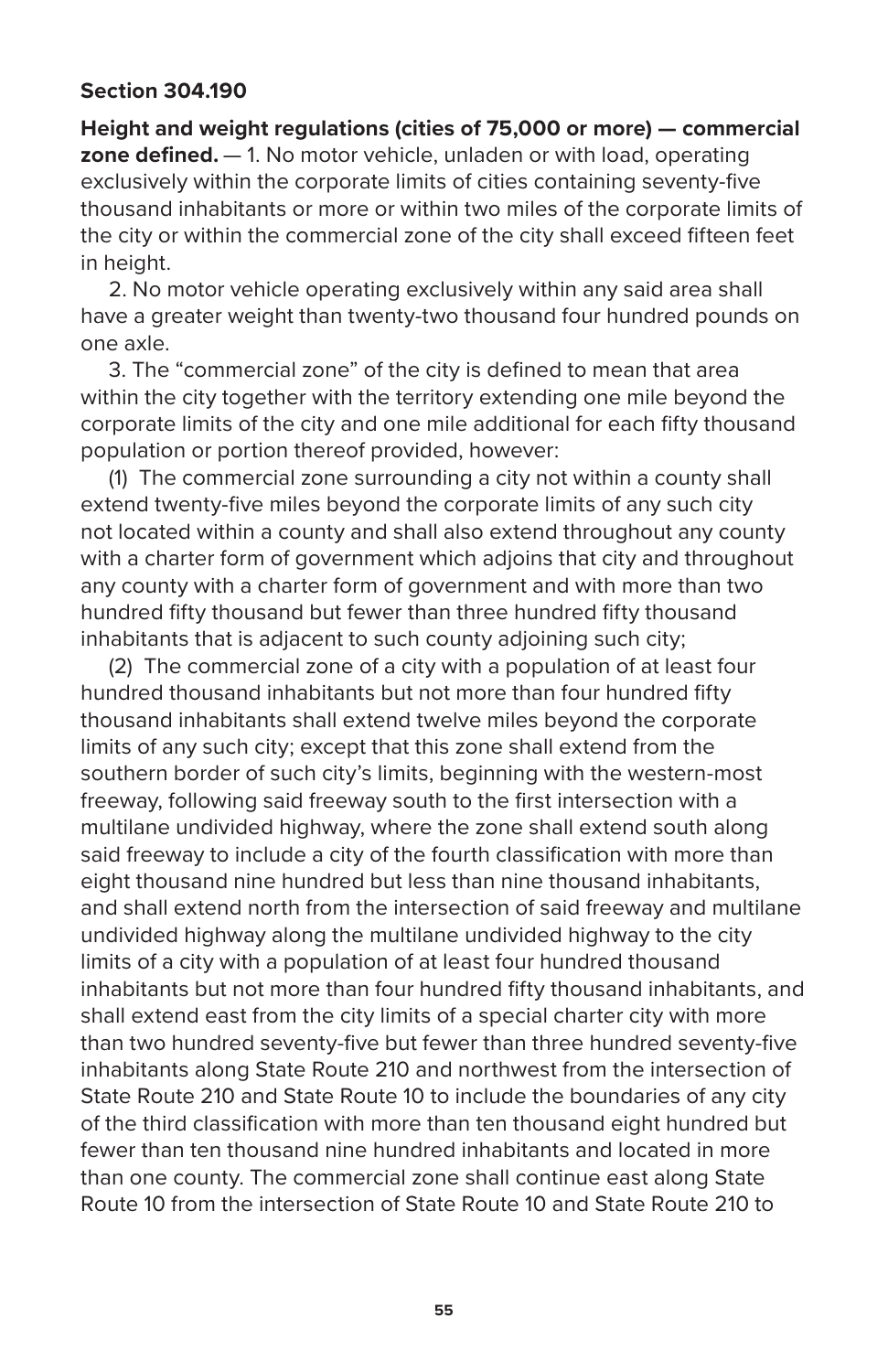the eastern city limit of a city of the fourth classification with more than five hundred fifty but fewer than six hundred twenty-five inhabitants and located in any county of the third classification without a township form of government and with more than twenty-three thousand but fewer than twenty-six thousand inhabitants and with a city of the third classification with more than five thousand but fewer than six thousand inhabitants as the county seat. The commercial zone described in this subdivision shall be extended to also include the stretch of State Route 45 from its intersection with Interstate 29 extending northwest to the city limits of any village with more than forty but fewer than fifty inhabitants and located in any county of the first classification with more than eighty-three thousand but fewer than ninety-two thousand inhabitants and with a city of the fourth classification with more than four thousand five hundred but fewer than five thousand inhabitants as the county seat. The commercial zone described in this subdivision shall be extended east from the intersection of State Route 7 and U.S. Highway 50 to include the city limits of a city of the fourth classification with more than one thousand fifty but fewer than one thousand two hundred inhabitants and located in any county with a charter form of government and with more than six hundred thousand but fewer than seven hundred thousand inhabitants, and from the eastern limits of said city east along U.S. Highway 50 up to and including the intersection of U.S. Highway 50 and State Route AA, then south along State Route AA up to and including the intersection of State Route AA and State Route 58, then west along State Route 58 to include the city limits of a city of the fourth classification with more than one hundred forty but fewer than one hundred sixty inhabitants and located in any county of the first classification with more than ninety-two thousand but fewer than one hundred one thousand inhabitants, and from the western limits of said city along State Route 58 to where State Route 58 intersects with State Route 7;

 (3) The commercial zone of a city of the third classification with more than nine thousand six hundred fifty but fewer than nine thousand eight hundred inhabitants shall extend south from the city limits along U.S. Highway 61 to the intersection of State Route OO in a county of the third classification without a township form of government and with more than seventeen thousand eight hundred but fewer than seventeen thousand nine hundred inhabitants;

 (4) The commercial zone of a home rule city with more than one hundred eight thousand but fewer than one hundred sixteen thousand inhabitants and located in a county of the first classification with more than one hundred fifty thousand but fewer than two hundred thousand inhabitants shall extend north from the city limits along U.S. Highway 63, a state highway, to the intersection of State Route NN, and shall continue west and south along State Route NN to the intersection of State Route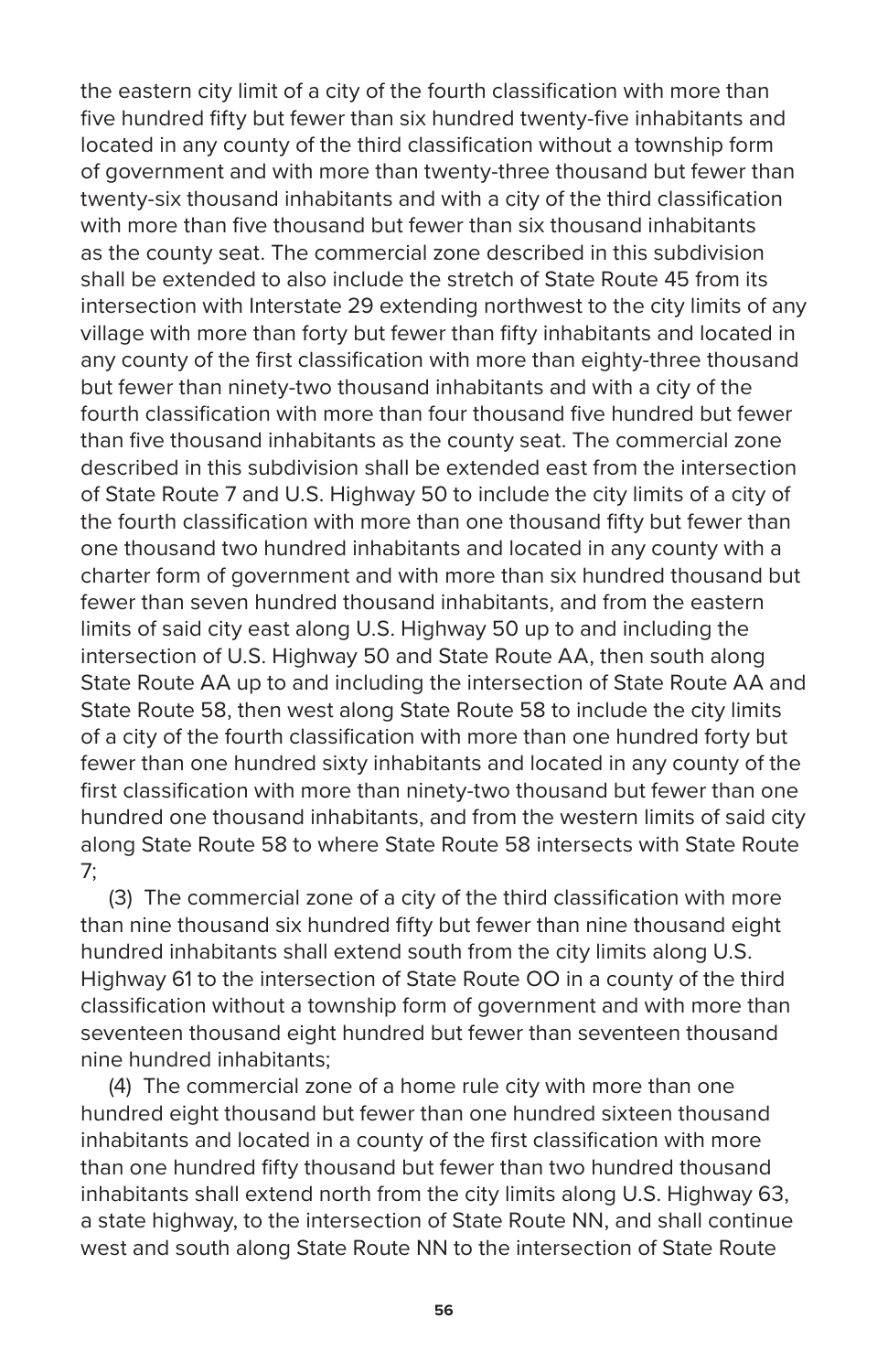124, and shall extend east from the intersection along State Route 124 to U.S. Highway 63. The commercial zone described in this subdivision shall also extend east from the city limits along State Route WW to the intersection of State Route J and continue south on State Route J for four miles.

 4. In no case shall the commercial zone of a city be reduced due to a loss of population. The provisions of this section shall not apply to motor vehicles operating on the interstate highways in the area beyond two miles of a corporate limit of the city unless the United States Department of Transportation increases the allowable weight limits on the interstate highway system within commercial zones. In such case, the mileage limits established in this section shall be automatically increased only in the commercial zones to conform with those authorized by the United States Department of Transportation.

 5. Nothing in this section shall prevent a city, county, or municipality, by ordinance, from designating the routes over which such vehicles may be operated.

 6. No motor vehicle engaged in interstate commerce, whether unladen or with load, whose operations in the state of Missouri are limited exclusively to the commercial zone of a first class home rule municipality located in a county with a population between eighty thousand and ninety-five thousand inhabitants which has a portion of its corporate limits contiguous with a portion of the boundary between the states of Missouri and Kansas, shall have a greater weight than twenty-two thousand four hundred pounds on one axle, nor shall exceed fifteen feet in height. --------

(RSMo 1939 § 8384, 8409, A. 1949 S.B. 1113, A.L. 1951 p. 695, A.L. 1957 p. 624, A.L. 1965 p. 492, A.L. 1967 p. 415, A.L. 1971 S.B. 317, A.L. 1983 H.B. 539, A.L. 1988 S.B. 663, A.L. 2004 S.B. 1233, et al., A.L. 2007 S.B. 322, A.L. 2012 H.B. 1402 merged with S.B. 470 merged with S.B. 568, A.L. 2014 H.B. 2163 merged with S.B. 672, A.L. 2015 S.B. 272, A.L. 2017 S.B. 225) Prior revision: 1929 §§ 7776, 7791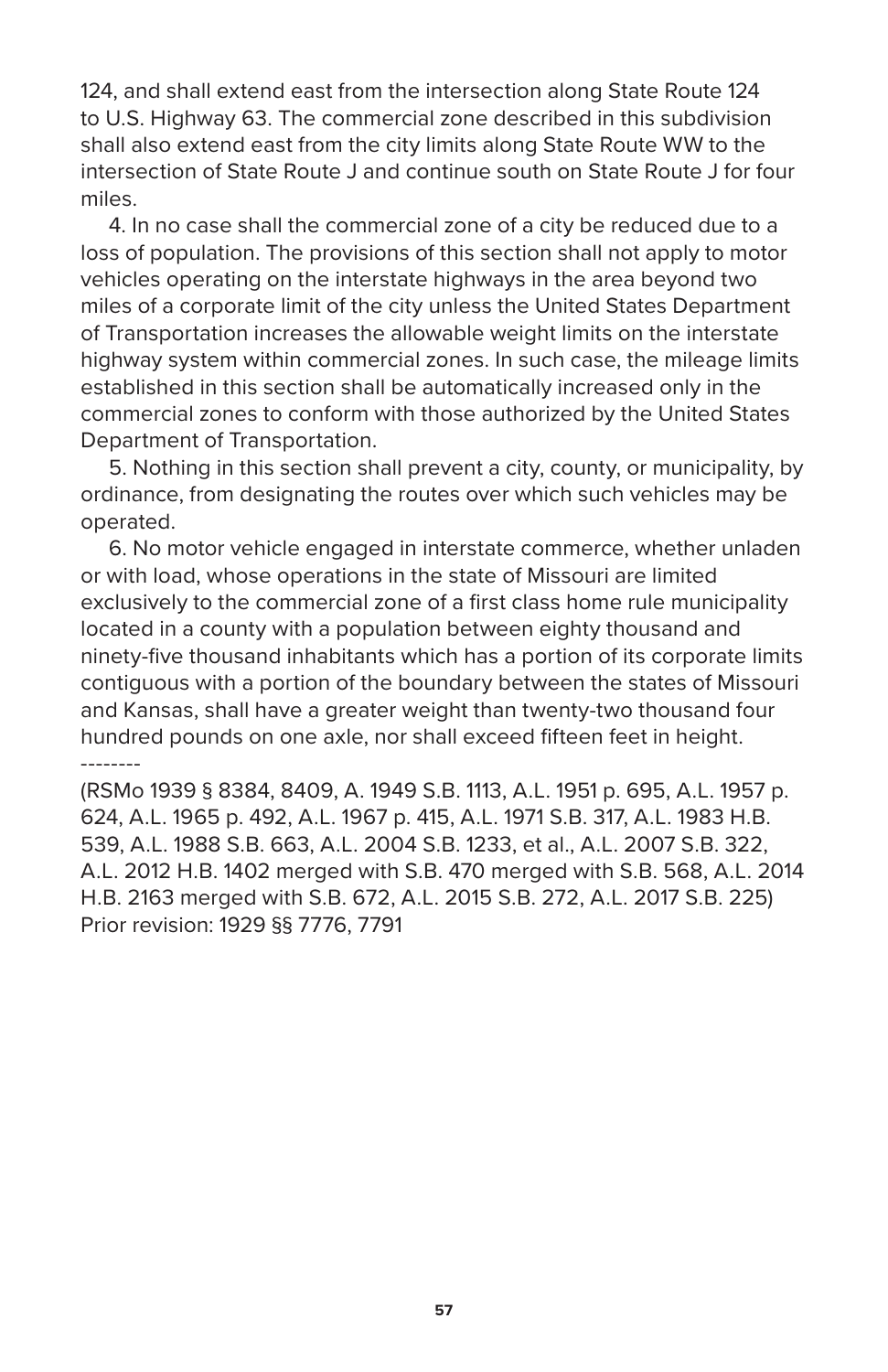## **Section 304.200**

**Special permits for oversize or overweight loads — rules for issuing — when valid.** — 1. The chief engineer of the state department of transportation, for good cause shown and when the public safety or public interest so justifies, shall issue special permits for vehicles or equipment exceeding the limitations on width, length, height and weight herein specified, or which are unable to maintain minimum speed limits. Such permits shall be issued only for a single trip or for a definite period, not beyond the date of expiration of the vehicle registration, and shall designate the highways and bridges which may be used pursuant to the authority of such permit.

 2. The chief engineer of the state department of transportation shall upon proper application and at no charge issue a special permit to any person allowing the movement on state and federal highways of farm products between sunset and sunrise not in excess of fourteen feet in width. Special permits allowing movement of oversize loads of farm products shall allow for movement between sunset and sunrise, subject to appropriate requirements for safety lighting on the load, appropriate limits on load dimensions and appropriate consideration of high traffic density between sunset and sunrise on the route to be traveled. The chief engineer may also issue upon proper application a special permit to any person allowing the movement on the state and federal highways of concrete pump trucks or well-drillers equipment. For the purposes of this section, "farm products" shall have the same meaning as provided in section 400.9-109.

 3. Rules and regulations for the issuance of special permits shall be prescribed by the state highways and transportation commission and filed with the secretary of state. No rule or portion of a rule promulgated pursuant to the authority of section 304.010 and this section shall become effective unless it has been promulgated pursuant to the provisions of chapter 536.

 4. The officer in charge of the maintenance of the streets of any municipality may issue such permits for the use of the streets by such vehicles within the limits of such municipalities.

 5. In order to transport manufactured homes, as defined in section 700.010, on the roads, highways, bridges and other thoroughfares within this state, only the applicable permits required by this section shall be obtained.